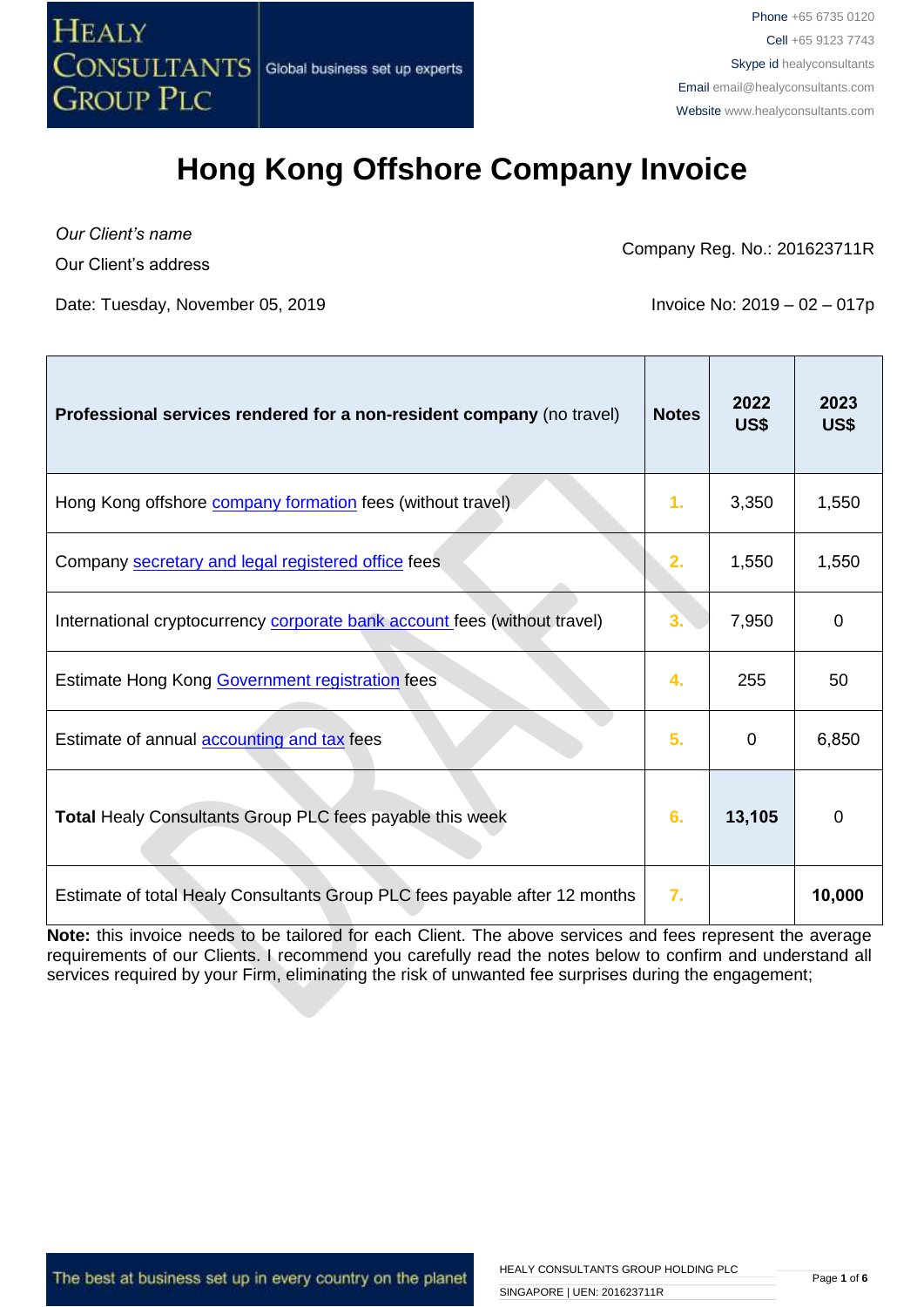

#### *Notes to invoice above*

**1.** Healy Consultants Group PLC's fees to legally register our Clients' Hong Kong offshore company within [one week \(click link\)](http://www.healyconsultants.com/hong-kong-company-registration/incorporation-steps/) by **i)** providing MA&A for our Client's business activities **ii)** reserving a company name with [Companies Registry](http://www.cr.gov.hk/en/public/services.htm) **iii)** settling our accountant and lawyer fees and **iv)** preparing a high quality company incorporation application fo[r Companies Registry.](http://www.cr.gov.hk/en/public/services.htm) Starting on the 1st of April 2017, the Hong Kong Inland Revenue Department will increase the Business Registration Certificate fee from HK\$ 250 to HK\$ 2,250.

All [engagement fees](http://www.healyconsultants.com/company-registration-fees/) (click link) are agreed and paid up front and agree to the fees published on our country web pages. Consequently, there are no hidden fees, surprises or ambushes throughout the engagement. All engagement deadlines are agreed up front in the form of [a detailed project plan,](http://www.healyconsultants.com/index-important-links/example-project-plan/) mapping ou[t deliverables](http://www.healyconsultants.com/deliverables-to-our-clients/) by week throughout the engagement term;



Every week during the engagement, Healy Consultants Group PLC will email our Client a detailed status [update.](http://www.healyconsultants.com/index-important-links/weekly-engagement-status-email/) Our Client is immediately informed of engagement problems together with solutions. Your dedicated engagement manager is reachable by phone, Skype, live chat and email and will communicate in your preferred language;

**2.** In accordance with [Hong Kong New Companies Ordinance](http://www.cr.gov.hk/en/companies_ordinance/docs/NewCO_C622_HL_FullVersion-e.pdf) (click link), each Hong Kong offshore company must appoint a company secretary, who may be a natural person or a body corporate, but the company secretary must be resident in Hong Kong. Healy Consultants Group PLC will act as your Hong Kong company secretary, for which our annual responsibilities include **i)** preparation and filing of the annual return **ii)** securely maintaining company books **iii)** liaising with the Hong Kong Government on behalf of our Client **iv)** legal filing of changes of company structure and **v)** reminding our Client of statutory deadlines;

In accordance with the [Hong Kong New Companies Ordinance,](http://www.cr.gov.hk/en/companies_ordinance/docs/NewCO_C622_HL_FullVersion-e.pdf) an offshore company shall as from the date of its incorporation have a legal registered office in Hong Kong, to which all official Government communications and notices may be addressed. To comply with this statutory requirement, Healy Consultants Group PLC Hong Kong business office will be the registered office address for your Hong Kong offshore company. Thereafter, this address will be used to receive Government correspondence including **i)** tax letters **ii)** notice of the legal annual return and **iii)** all government communications. Most of our Clients wish to place [Healy Consultants Group PLC's](http://www.healyconsultants.com/corporate-outsourcing-services/company-secretary-and-legal-registered-office/) office address on invoices, contracts, websites and business cards;

**3.** Healy Consultants Group PLC to secure cryptocurrency corporate bank account numbers within an average of [eight weeks,](http://www.healyconsultants.com/international-banking/bitcoin-business-bank-account/) including **i)** preparation of a quality business plan detailing the activities of our Client's business and [a detailed project plan](http://www.healyconsultants.com/index-important-links/example-project-plan/) **ii)** contacting multiple banks and payment services providers (PSPs) to secure their confirmation they welcome a formal application from our Client's business **iii)** pre-fill the corporate bank account opening forms for our Client's signature **iv)** submit a quality corporate bank account opening application along with the KYC documentation required by the bank **v)** aggressively negotiate with the Bank to minimize additional KYC documentation requirements and **vi)** find solutions to [challenges that](http://www.healyconsultants.com/engagement-project-management/)  [can occur](http://www.healyconsultants.com/engagement-project-management/) throughout the engagement. Opening a corporate bank account for a cryptocurrency business is a time consuming task, but Healy Consultants Group PLC will shelter our Client from the administrative challenges.

As you can appreciate, it is a difficult task to obtain bank account approval when shareholders, directors and bank signatories reside overseas. Healy Consultants Group PLC will prepare a business plan for the bank to optimize the probability of corporate bank account approval without travel.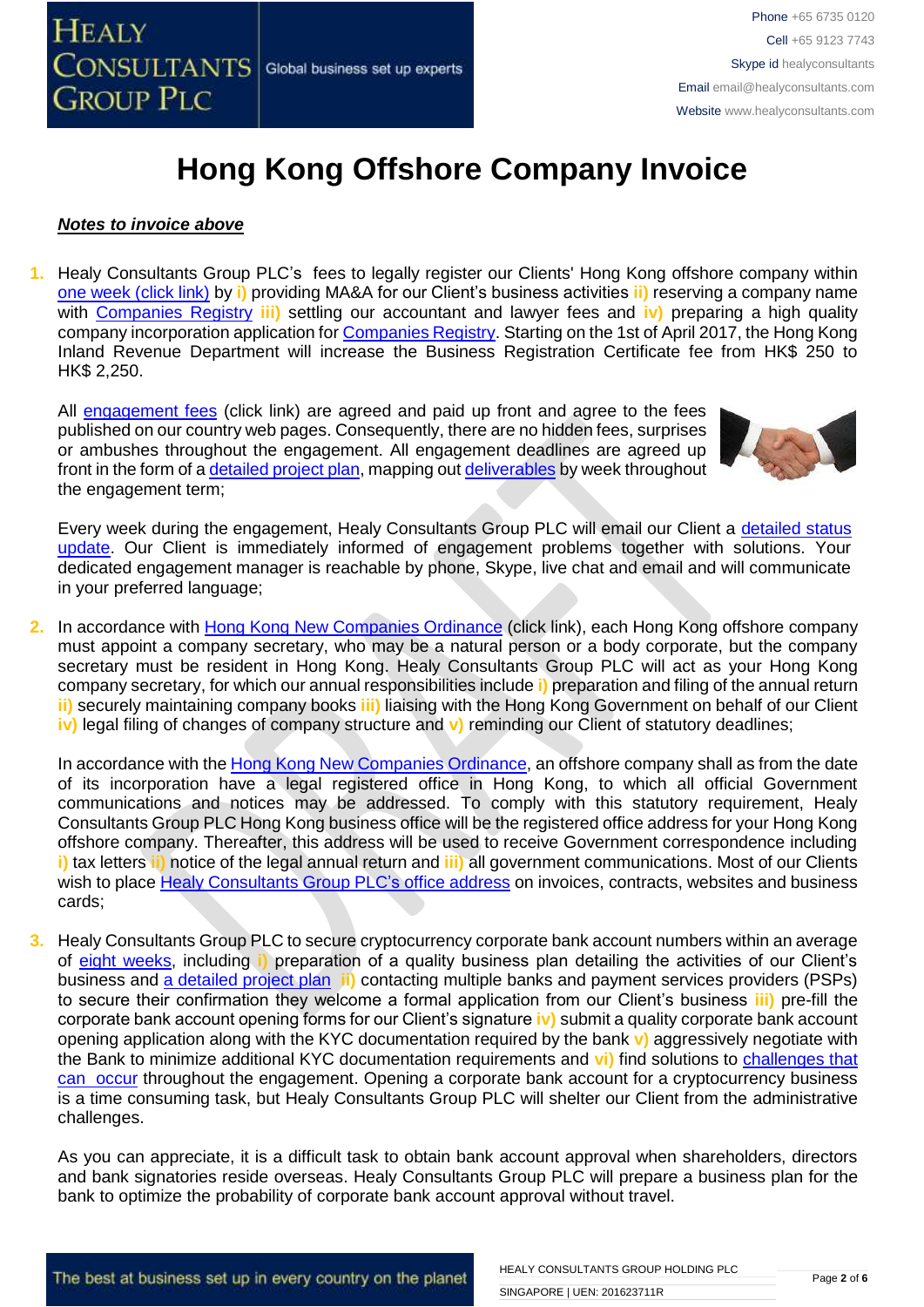Depending on **i)** our Client's nationality and **ii)** the bank's Compliance Department assessment of the risk profile of our Client's business, there is a 40% probability the bank will request bank signatories and directors to travel for a one-hour bank interview. Healy Consultants Group PLC will try its best to negotiate with the bank for a travel exemption. If our Client must travel for the corporate bank account opening, Healy Consultants Group PLC will refund our Client US\$950;

Global Banks and PSPs are also increasingly reluctant to board cryptocurrency businesses, so our Client should expect **i)** multiple banks and PSPs to decline to board our Client's business and **ii)** the internal compliance departments of all other banks to complete a [thorough, detailed due diligence review](http://www.healyconsultants.com/international-banking/opening-corporate-bank-accounts/) of their business. Consequently, our Clients should expect the bank account approval period to take at least 4 weeks from submission of a quality complete corporate bank account opening application;



Furthermore, all banks and PSPs will categorize our Client's cryptocurrency business as a high risk customer. Consequently, our Client should expect the Compliance Department to revert multiple times for [additional KYC information](http://www.healyconsultants.com/due-diligence/) re our Client's business including **i)** proof of business **ii)** proof for the source of funds / net worth **iii)** customer invoices and contracts and **iv)** evidence the business holds regulatory license or is legally exempt from the same and **v)** AML/CFT program. The Bank or PSP will only confirm their ability to board our Client's business after our Client and Healy Consultants Group PLC provide detailed, complete and high quality answers to these requests. Even if our Client supplies all KYC documentation, there is still a 30% probability the bank's Legal and Compliance Department will unexpectedly decline your corporate bank account application. In the unfortunate event this occurs, Healy Consultants Group PLC will immediately discuss alternative corporate bank account [solutions \(click link\);](http://www.healyconsultants.com/global-corporate-banking-for-resident-company/)

As much as possible, Healy Consultants Group PLC will target the banks preferred by our Client. However, the banks enjoy ultimate power of approval for corporate bank account opening applications, so our Firm unfortunately cannot guarantee that the banks preferred by our Client will also be those interested to board his business.

- **4.** This fee is an estimate of government costs payable during your Firm's engagement. For transparency purposes, all government fee payments will be supported by original receipts and invoices. Examples of government costs include **i)** reserving the offshore company name with the [Companies Registry](http://www.cr.gov.hk/en/public/services.htm) **ii)** obtain the certificate of incorporation with the [Companies Registry](http://www.cr.gov.hk/en/public/services.htm) and **iii)** sign up with [Inland Revenue](http://www.ird.gov.hk/eng/welcome.htm)  [Department.](http://www.ird.gov.hk/eng/welcome.htm) Following engagement completion, Healy Consultants Group PLC will refund our Client any excess of funds received over actual Government costs paid;
- **5.** For an active trading company, these [accounting](http://www.healyconsultants.com/hong-kong-company-registration/accounting-legal/) and tax fees are an estimate of Healy Consultants Group PLC fees to efficiently and effectively discharge your annual company accounting and tax obligations. Following receipt of a set of draft accounting numbers from your company, Healy Consultants Group PLC will more accurately advise accounting and tax fees. For a dormant company, Healy Consultants Group PLC fees are only US\$950;
- **6.** All fees quoted in this invoice correspond to fees quoted [on Healy Consultants Group PLC's website.](http://www.healyconsultants.com/company-registration-fees/) Please review this invoice carefully to identify errors. During the rush of the business day, it is possible that Healy Consultants Group PLC inadvertently made fee calculation errors, typing errors or omitted services or omitted historic fee payments from Clients. In the unfortunate event you identify invoice errors, please revert to me directly re the same. I apologize in advance if I or my staff made invoice errors;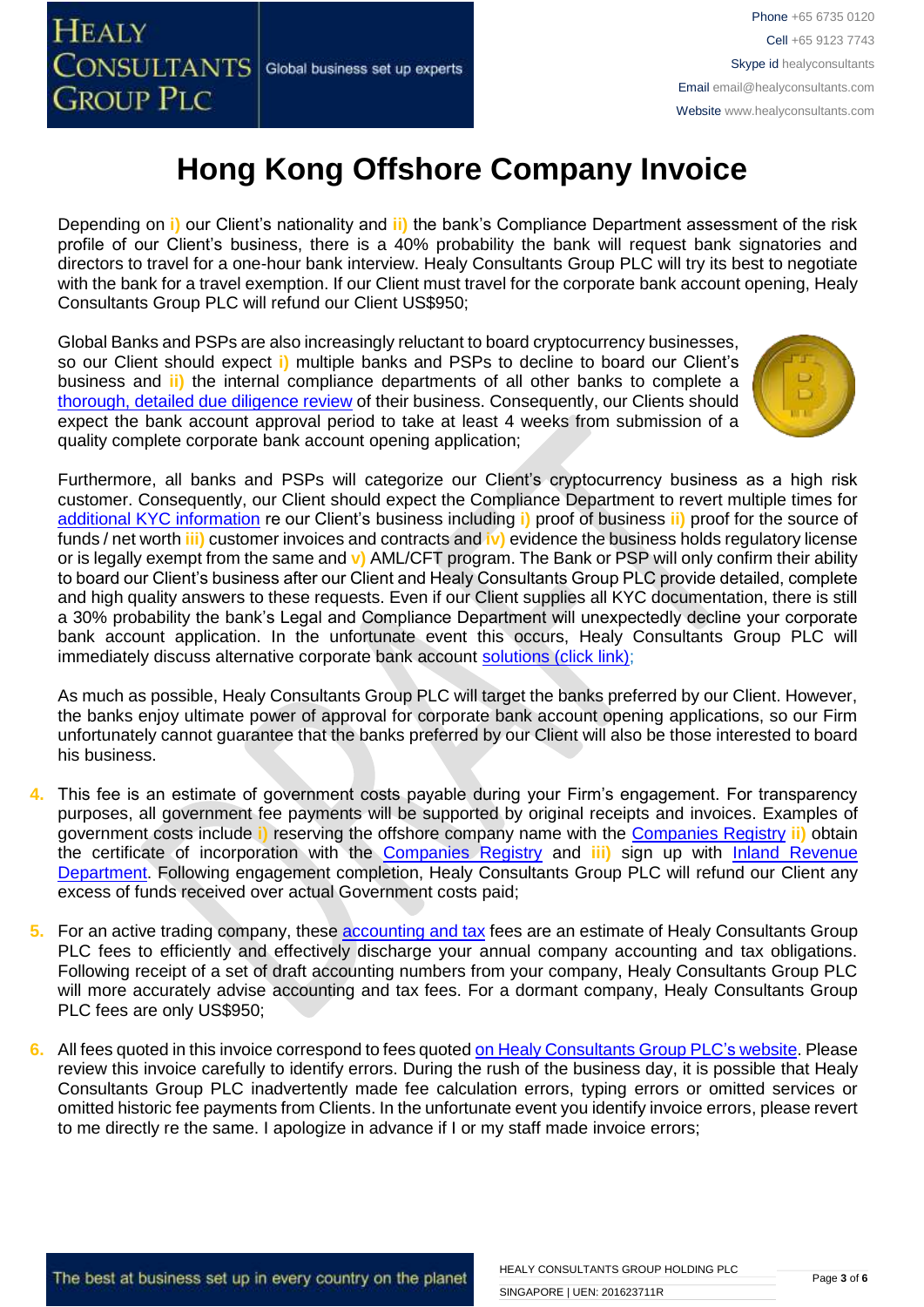- **7.** Assuming our Clients re-engage Healy Consultants Group PLC in year 2, this fee is an estimate of the fees payable next year, 12 months after the date of company registration;
- **8.** The fees quoted in this invoice are a prediction of the fees required to efficiently and effectively complete this engagement in a timely manner. If during the engagement Healy Consultants Group PLC realizes that the project is more complex than anticipated, requiring a large additional investment of time, my Firm will revert to request additional fees;
- **9.** Engage Healy Consultants Group PLC to **project manage** business set up in every country on the planet. We are the best in the [world](http://www.healyconsultants.com/best-in-the-world/) at what we do, timely completing [the A to Z](http://www.healyconsultants.com/a-to-z-of-business-set-up/) of every country engagement;
- 10. In accordance with the [Hong Kong New Companies Ordinance,](http://www.cr.gov.hk/en/companies_ordinance/docs/NewCO_C622_HL_FullVersion-e.pdf) effective from March 3<sup>rd</sup> 2014, every Hong Kong company must have at least one individual director. If required, Healy Consultants Group PLC will be pleased to provide your firm with a professional nominee director. Our fee amounts to US\$3,950 per annum for a cryptocurrency business;



- **11.** If our Client requires additional non-resident nominee shareholder and director services [\(click link\),](http://www.healyconsultants.com/corporate-outsourcing-services/nominee-shareholders-directors/) Healy Consultants Group PLC will be pleased to assist. Our fee for professional, passive nominee non-resident corporate shareholder amounts to US\$2,100 per annum. Our fee to be both non-resident nominee director and shareholder amounts to US\$6,600 per annum. Being the sole shareholders and sole director of a Client's company exposes Healy Consultants Group PLC to reputation, litigation and financial risk;
- **12.** In accordance with the [Hong Kong New Companies Ordinance](http://www.cr.gov.hk/en/companies_ordinance/docs/NewCO_C622_HL_FullVersion-e.pdf) there is no minimum issued share capital required for a Hong Kong offshore company;
- **13.** Depending on our Client's business and nationality, the Hong Kong Government may require a special regulatory license to carry on your business in the country. Healy Consultants Group PLC will assist our Client secure license approval; there may be additional engagement fees. However, the Government enjoys ultimate power of approval of company registrations and business licenses;
- 14. If required, Healy Consultants Group PLC will be pleased to assist your firm to secure employee [visa](http://www.healyconsultants.com/hong-kong-company-registration/formation-support-services/) approvals. Our fee is US\$7,950 for the first employee, US\$6,950 for the second employee, US\$5,950 per employee thereafter. Our employee visa fees includes preparation of a quality visa application and submitting to the correct Government immigration officers. The Government enjoys ultimate power of approval of visa applications. Consequently, guaranteed success is outside of Healy Consultants Group PLC's control. What is inside our control is the preparation and submission of a high quality immigration visa application that maximizes the likelihood of visa approval;
- **15.** During the engagement, shareholders and directors' documents may need to be translated into the local language; before the Government and Bank approves company registration and corporate bank account opening respectively. Consequently, our Client should budget for possible additional translation and embassy attestation fees. Either our Client or Healy Consultants Group PLC can complete this administrative task;

As always, Healy Consultants Group PLC will negotiate with all third parties to eliminate or reduce additional engagement costs. For transparency purposes, all third-party fee payments will be supported by original receipts and invoices. Examples of possible third-party payments include **i)** embassy fees **ii)** notary public costs **iii)** official translator fees;

The best at business set up in every country on the planet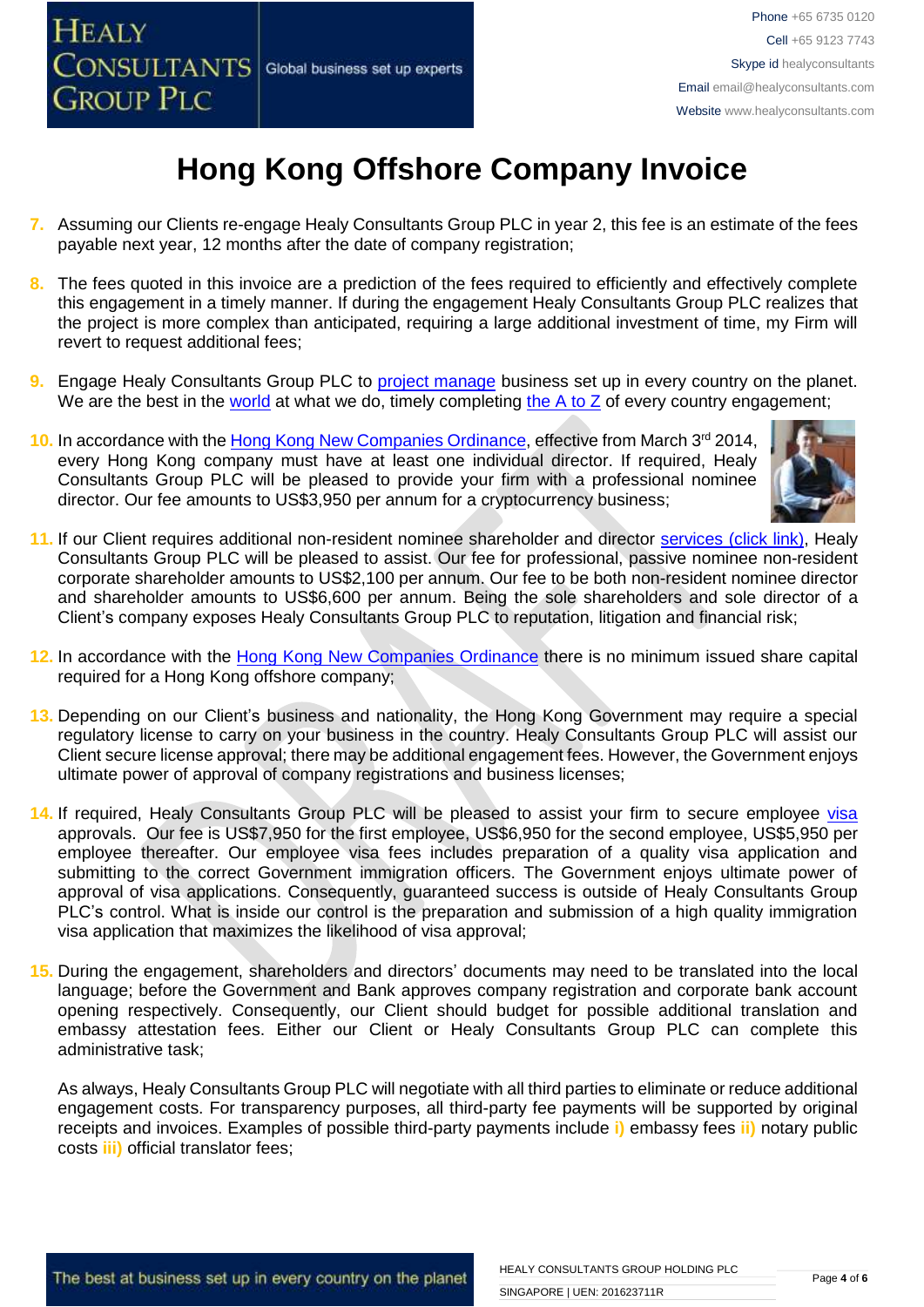

- 16. Some of our Clients require an *immediate Hong Kong solution* (click link). With this strategy, within a day Healy Consultants Group PLC can supply our Client **i)** an existing dormant company number and **ii)** an already approved Hong Kong corporate bank account number and **iii)** a business address. Turnkey solutions are attractive to those entrepreneurs who wish to immediately close a country deal, sign a contract or invoice a customer. Our Clients will not have to travel to Hong Kong for change of bank signatory;
- **17.** Monthly, quarterly and mid-year Government tax obligations include monthly and quarterly payroll reporting, VAT and corporation tax return filing. If you need our help, Healy Consultants Group PLC can complete monthly Government reporting for a monthly fee of US\$860. Healy Consultants Group PLC monthly support will include **i)** receive in Dropbox the monthly invoices from our client **ii)** label monthly bank statement transactions **iii)** preparation and submission of VAT returns and **iv)** submission of monthly employee payroll reporting;
- **18.** Some of our Clients request Healy Consultants Group PLC to provide temporary shared [office space](http://www.healyconsultants.com/virtual-office/) for 6 months until their preferred business premises is found. If your Firm requires this service, our one-time fee is US\$950. Monthly rental thereafter is paid directly to the landlord, independently of Healy Consultants Group PLC;
- **19.** It is important our Clients are aware of their personal and corporate tax obligations in their country of residence and domicile. Let us know if you need Healy Consultants Group PLC help to clarify your local and international annual tax reporting obligations;
- **20.** As stipulated on our [business website](http://www.healyconsultants.com/) and in section 3 of our engagement letter, Healy Consultants Group PLC will only commence the engagement following **i)** settlement of our fees and **ii)** completion and signing of our legal engagement letter;
- 21. Healy Consultants Group PLC will only incorporate your company after 75% of [due diligence documentation](http://www.healyconsultants.com/due-diligence/) is received by email. Healy Consultants Group PLC will only open a corporate bank account after 100% of the Client's original due diligence documentation is received by courier;
- 22. During the annual renewal engagement with our Client, our in-house Legal and Compliance Department [\(click link\)](http://www.healyconsultants.com/about-us/key-personnel/cai-xin-profile/) reviews the quality and completeness of our Client file. Consequently, Healy Consultants Group PLC may revert to our Client to ask for more up to date [due diligence documentation;](http://www.healyconsultants.com/due-diligence/)
- **23.** To assist our Clients to minimize foreign exchange costs, we offer the payment in SG\$, Euro, Pounds or US\$. Kindly let me know in which currency your Firm prefers to settle our fees and I will send an updated invoice, thank you;
- 24. Some of our Clients engage Healy Consultants Group PLC to [recruit \(click link\)](http://www.healyconsultants.com/corporate-outsourcing-services/how-we-help-our-clients-recruit-quality-employees/) local employees. We have a lot of experience in this area and we are quite skilled at securing quality candidates for our Clients;